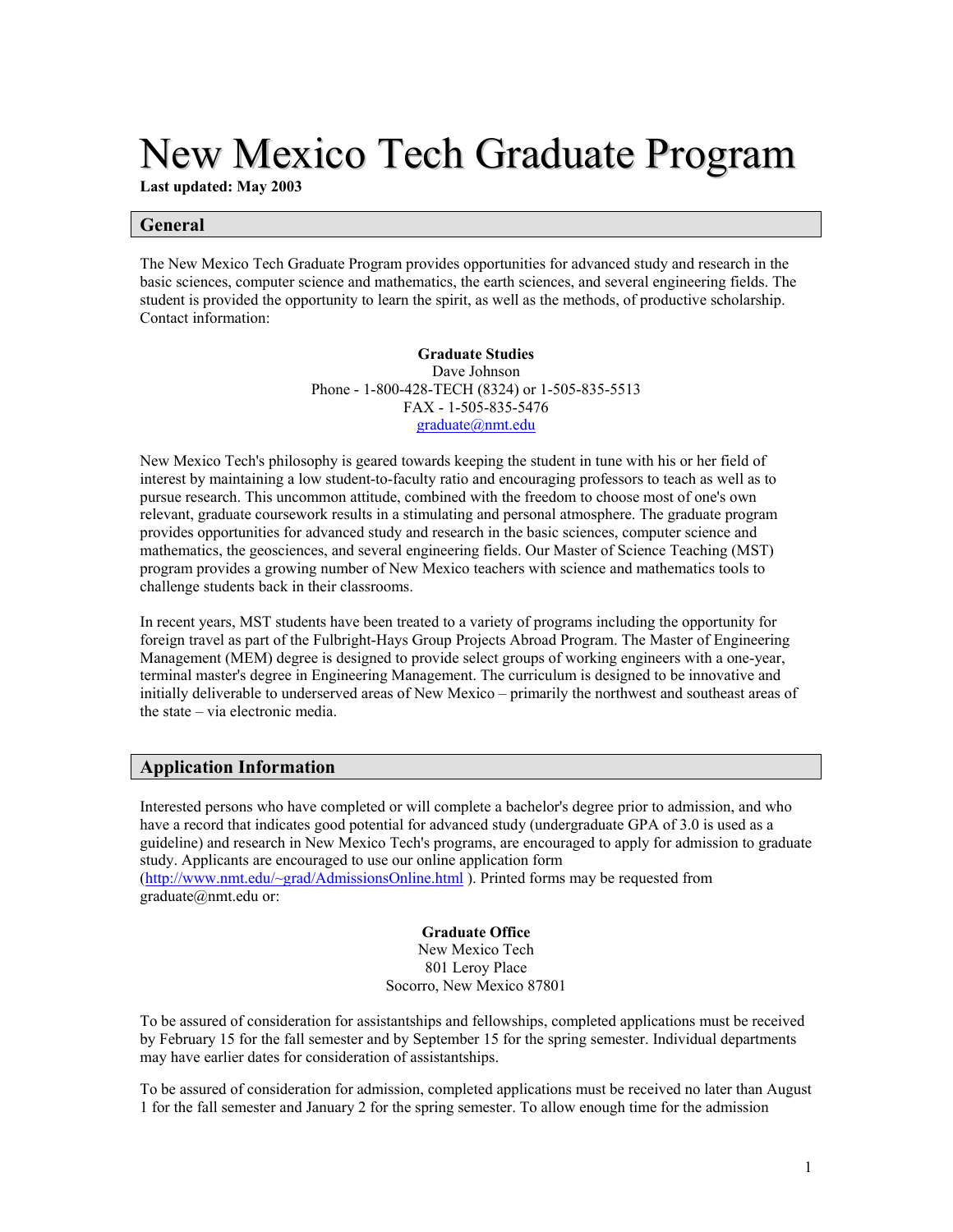decision and acquisition of passports and visas, international students are advised to make sure their application, supporting documents, and application fee are in the Graduate Office by April 1 (for summer and fall semester) or by October 1 (for spring semester).

Admission to graduate study at New Mexico Tech and the award of financial aid are made to qualified individuals without regard to race, color, creed, sex, or national origin.

# **Masters of Science and Doctor of Philosophy Degrees**

In addition to completed application forms, the applicants for Master of Science and doctoral programs must provide:

- Sealed official transcripts of all college work;
- References from three professors familiar with the applicant's academic performance;
- An application fee of \$16.00 for those using domestic and online international applications. The fee is \$30 U.S. for international application packets mailed to applicants; and
- Official Graduate Record Examination (GRE) scores. Applicants to Master of Science and Doctor of Philosophy programs at New Mexico Tech must submit GRE general test scores. A few departments may also require a subject test score. Information related to departmental requirements for the subject GRE may be obtained online, from the Graduate Office, or by contacting the department to which you are applying. The subject test must be in the same field in which the applicant intends to major.

If applying to the master's degree program, the applicant must submit the GRE general test score. If applying to the doctoral degree program, the applicant must submit both the GRE general and subject test scores. The subject test must be in the same field in which the applicant intends to major.

# **Master of Engineering Management (MEM)**

The New Mexico Tech MEM program offers a terminal degree to individuals with undergraduate backgrounds in calculus-based engineering or applied science and work experience in an engineering and/or applied science discipline. Individuals with undergraduate backgrounds in the basic sciences who have at least two years of work experience will be considered for admission to the program. Preference among all applicants will be given to individuals with at least two years of work experience. Military experience will be considered relevant work experience.

In addition to the completed application forms, applicants for the MEM program must provide:

- Sealed official transcripts of all college work;
- References from three individuals familiar with the applicant's academic and professional capabilities. We prefer that at least one reference form/letter be submitted by a past or current supervisor. If the applicant is an entrepreneur with no supervisor, a reference form/letter from a business associate is acceptable;
- An application fee of \$16.00 for those using domestic and online international applications. The fee is \$30 U.S. for international application packets mailed to applicants; and
- Official general Graduate Record Examination (GRE) scores. If necessary, MEM applicants may take the GRE during the first year of part-time study or the first semester of full-time study.
- A current resume that includes information about the applicant's work history, especially in engineering or applied science;
- Applicants with three or more years of work experience with an undergraduate GPA of less than 3.0 must provide detailed information about recent work experience and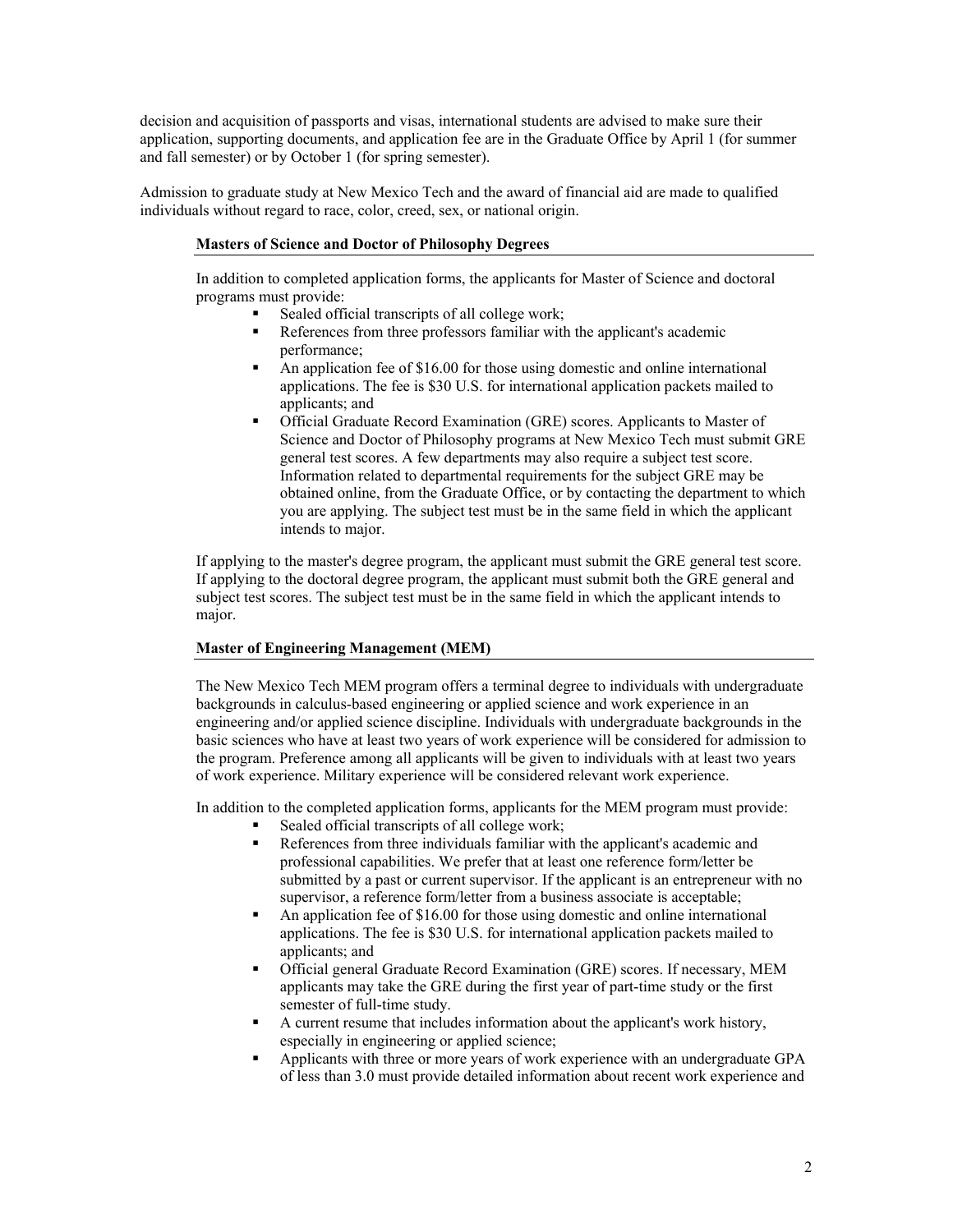references from at least two recent supervisors who are able to evaluate the applicant's potential for success in the New Mexico Tech MEM program;

 A statement of the applicant's goals. This short (two pages or less) statement should summarize the applicant's career goals and briefly describe how the New Mexico Tech MEM program will aid in achievement of those goals.

## **Master of Science Teaching (MST)**

Applicants to the Master of Science Teaching (MST) program must provide the following in addition to the completed MST application materials:

- Sealed official transcripts of all college work;
- A letter of reference, preferably from your department chair or principal indicating your interest and abilities related to the pursuit of your MST degree; and
- An application fee of \$16 for those using domestic and online international applications. The fee is \$30 U.S. currency for international application packets mailed to applicants.

## **International Students**

International students are encouraged to access the online resource*, Information for International Students* at [\(http://www.nmt.edu/mainpage/admission/intl/homepage.html](http://www.nmt.edu/mainpage/admission/intl/homepage.html) ). A brochure and application are available at the site.

A special application form is supplied to the prospective regular graduate student requiring a visa. International applicants whose native language is not English are required to take the Test of English as a Foreign Language (TOEFL) examination in addition to the GRE. A computeradministered TOEFL score of 207 and paper-administered score of 540 is used as a guide for admission. Information about these examinations is available from the Educational Testing Service, Princeton, New Jersey 08540.

The cost of one calendar year of study for a graduate student paying out-of-state tuition is estimated to be \$20,500. This includes tuition, fees, room and board and reasonable personal expenses. In-state tuition rates, which would reduce the total by about \$6,500, are available to international students only if they have been granted assistantships or qualified fellowships. Tuition and fees are payable upon registration.

Financial statements must be included with the application. Applications from international students, complete with supporting documents and application fee, should arrive in the Graduate Office by April 1 (for summer and fall semester) or by October 1 (for spring semester) to allow enough time for the admission decision and the acquisition of passports and visas.

(International students should also see the page Frequently Asked Questions, which deals with undergraduate admission, but also answers some general questions applying to all international students.)

#### **Provisional Admission**

Applicants for regular admission may be granted provisional admission if their previous work is deficient in either quality or quantity. Subject to the major department's approval, students admitted provisionally may be advanced to regular graduate student status after one or more semesters of satisfactory academic performance and completion of the designated deficiencies. Students admitted or placed on provisional status must advance to regular status before a degree can be conferred. Students admitted or placed on provisional status are not eligible for financial support and may not work on campus.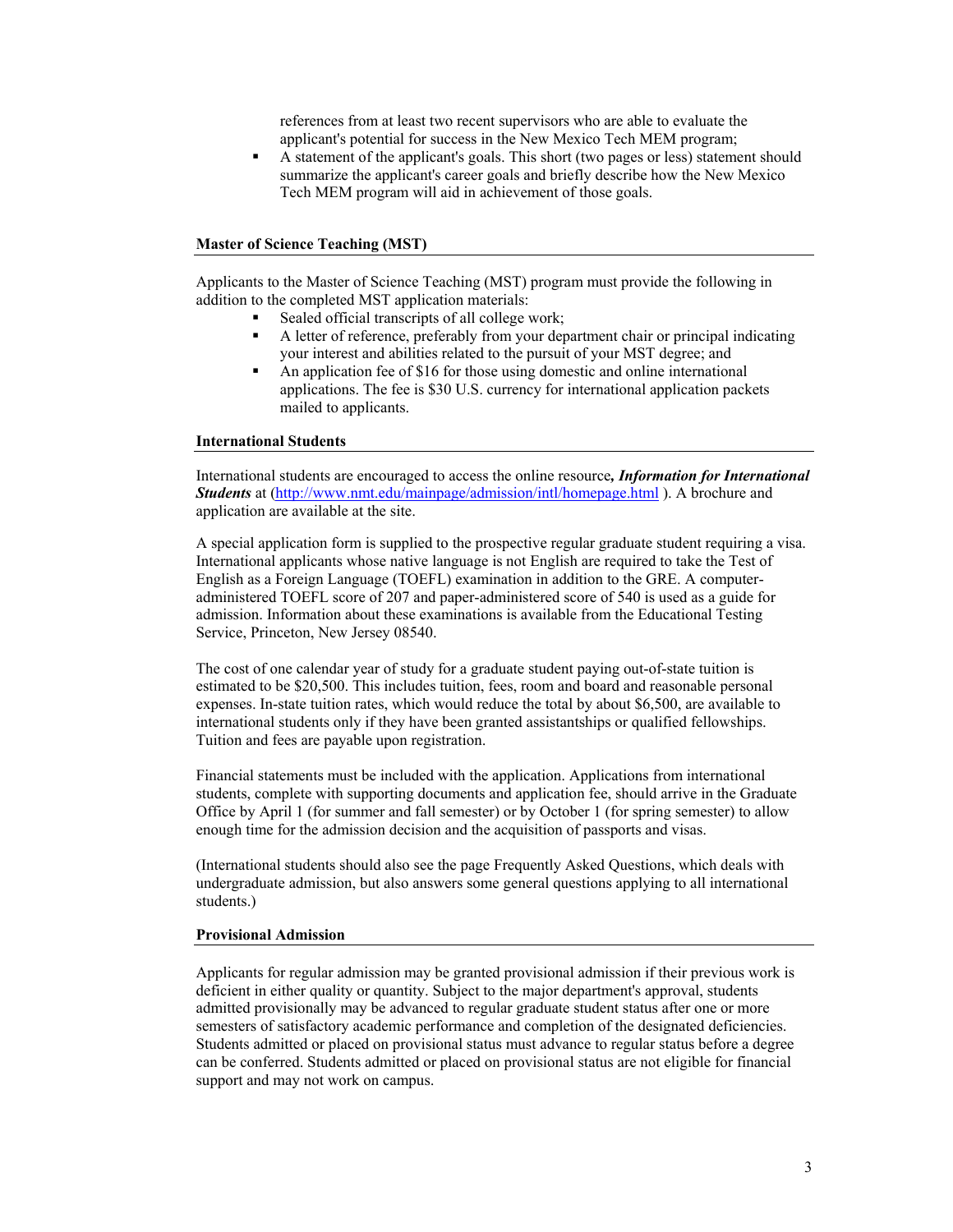#### **Special Graduate Admission**

Those who have baccalaureate degrees and who wish to earn graduate credits as their qualifications warrant may be admitted as special graduate students. Special graduate students are not degree candidates and are not eligible for most forms of financial aid including assistantships, fellowships, and student employment fellowships. Special graduate status does not qualify international students for student visas. Application for special graduate status must be made using an application for Admission as a Special Graduate Student. Request for transfer to regular status must be made using the application for regular admission. No more than 12 credit hours earned as a special graduate student may be applied toward the graduate program.

#### **Dual Registration**

Simultaneous registration as a graduate student and undergraduate student may be approved subject to the following conditions:

- Admission to a Five-year program
	- Students admitted to one of the approved five-year programs who wish to qualify as a graduate student during their senior year must apply for admission and be admitted to the graduate program before the end of their junior year.
	- $\triangleright$  Once admitted to the graduate program, the five-year student will spend the senior year as a dual registered student.
- In the last semester before graduation, any student who meets the qualifications may apply for dual registration under the following criteria:
	- $\triangleright$  The student has applied for admission and been accepted to the graduate program;
	- $\triangleright$  The student is within nine credit hours of the undergraduate degree;
	- $\triangleright$  The required undergraduate credits must be completed in the first semester;
	- $\triangleright$  The student has a minimum grade-point average of 3.0; and
	- Where more than one department is involved, the approval of the undergraduate's major department must be obtained. Students holding dual registration are eligible for assistantship appointments.

## **Special Considerations for International Applicants**

This is a particularly awkward time for international applicants who are admitted for study in the United States. There seems to be little consistency among U.S. Consulates as to expectations. We make every effort to provide the information that will maximize the chances that an admittee will receive a visa. Nonetheless, the more time you have after you receive your I-20, the better your chances. To allow enough time for the admission decision and acquisition of passports and visas, international students are advised to make sure their application, supporting documents, and application fee are in the Graduate Office by April 1 (for summer and fall semester) or by October 1 (for spring semester). In some cases, even this early time may be too late.

# **Graduate Student Status**

#### **Regular**

A regular graduate student is a degree-seeking student admitted to a graduate degree program at New Mexico Tech.

A regular full-time graduate student is one enrolled for nine to 12 credit hours per semester (six credit hours in the summer session). Only full-time graduate students registered for 12 credit hours are eligible for financial support.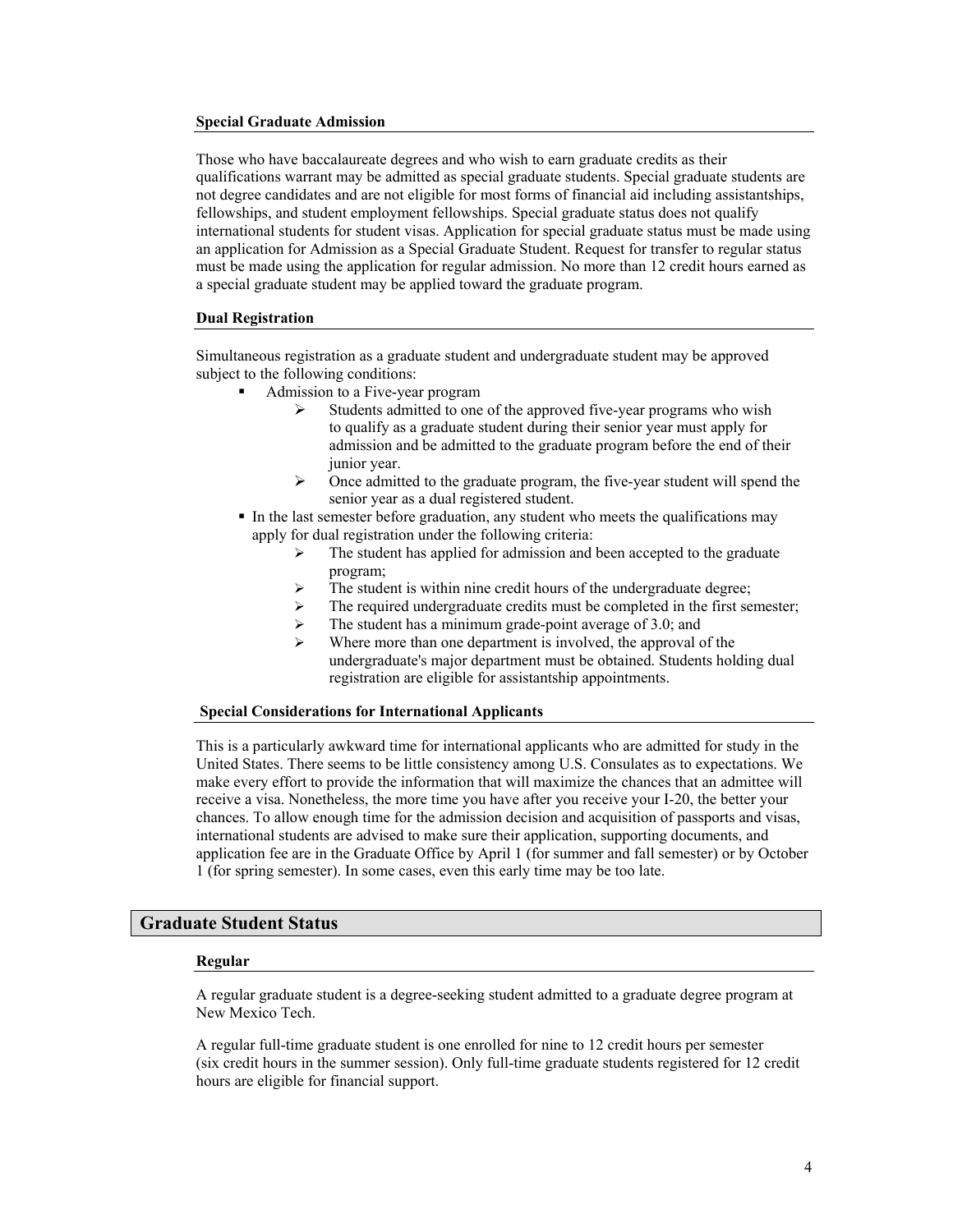A regular part-time graduate student is one enrolled for eight or fewer credit hours per semester and is not eligible for financial support. To be admitted as a part-time graduate student, an applicant must meet the same standards for admission as a regular full-time graduate student. A full-time graduate student may request transfer to part-time status provided the student is in good standing. Similarly, a part-time graduate student may request transfer to full-time status provided the student has a cumulative grade-point average of at least 3.0 for those courses in which a standard letter grade is received.

## **Provisional**

Please refer to the *Provisional Admission* section on Page 3

**Special** 

Pleases refer to the section on *Special Graduate Admission* on Page 4.

# **Graduate Program Regulations**

#### **Advisor and Advisory Committee**

Each regular and provisional graduate student will be assigned a temporary advisor by the department from the student's major field of study at the time of first registration. The student will formalize a thesis, dissertation, or independent-study advisor and an advisory committee by the end of the student's second semester of residency. The student's academic advisor must be a regular member of the department in which the student is pursuing his/her degree. Regular faculty members from the department or interdisciplinary program may not be in the minority on a committee. The department chair and the Graduate Dean must approve the advisor and members of the advisory board. Committee forms are available in the Graduate Office.

At the M.S. level, the advisory committee consists of at least the academic advisor and two other members. At the Ph.D. level, the advisory committee consists of at least the academic advisor, and three other members. One of these members must be from outside the department and must be assigned or approved by the Graduate Dean. Some departments require five members on an advisory committee. The academic advisor serves as chair of the advisory committee. The student should meet with his or her advisory committee at least once a year.

## **Course Program**

Courses to be used towards each of the graduate degrees at New Mexico Tech must meet with the prior approval of the student's advisory committee. These courses constitute the student's Course Program. The approved Course Program must be on file in the Graduate Office no later than the end of the second semester of residency. The course program is identified on the "Committee Report Form", available online and from the Graduate Office.

#### **Course Load**

Regular and provisional graduate students are required to continue registration each semester until certified for the degree. Registration for MST students must conform to the plan of study developed with their advisory committee and must be on file in the Graduate Office. The minimum course load for a full-time graduate student is nine credit hours (12 credit hours if on support) per semester; six credit hours during the summer session. Part-time graduate students must register for eight or fewer credits per semester. Courses taken must be applicable to the graduate program as determined by the advisory committee. Written permission from the advisor, the department head, and the Graduate Dean is required for exceptions to the described course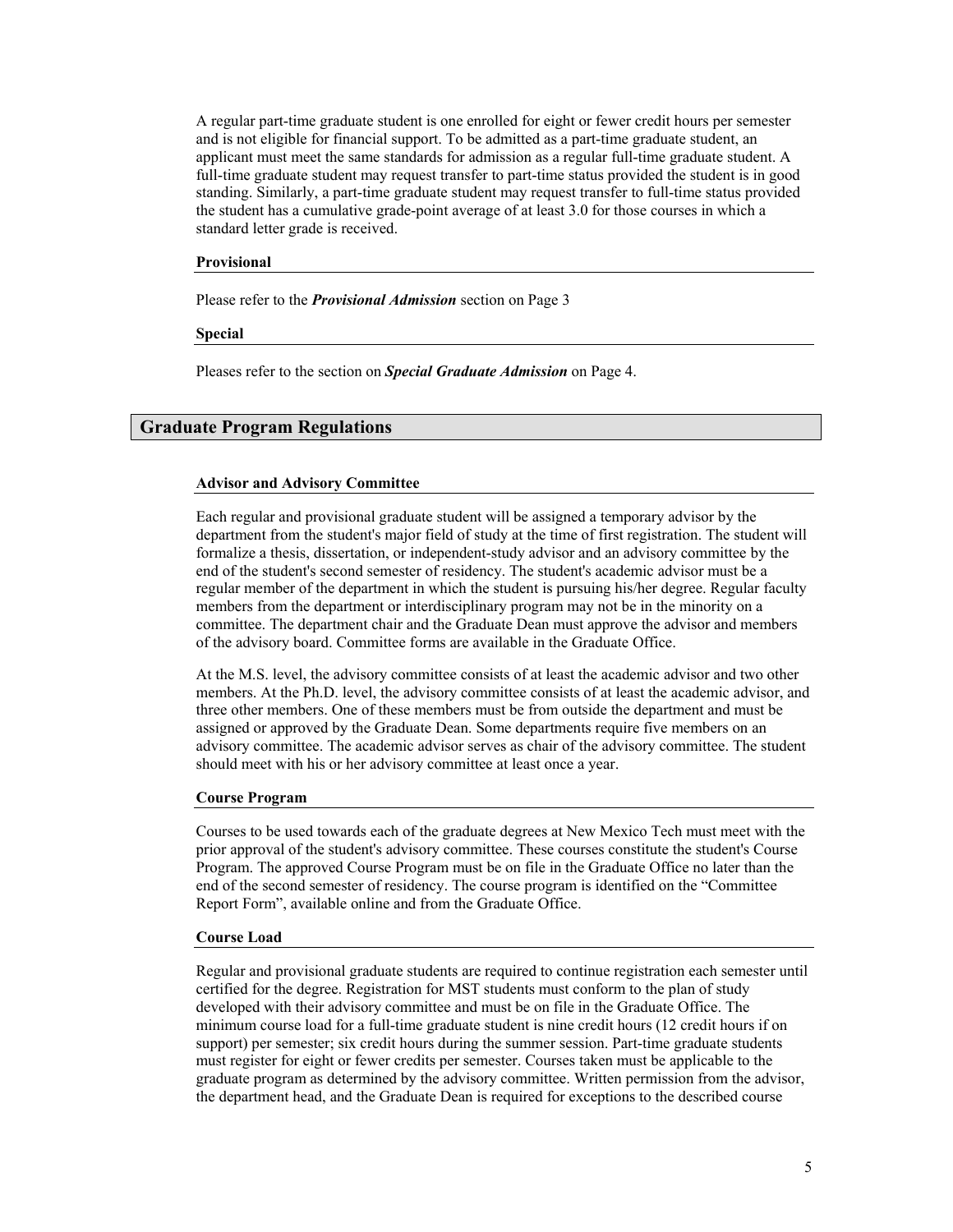load. Graduate students registered for 12 or more credit hours may audit up to three credit hours each semester. Audit credits apply to the semester course requirements.

Part-time status is not granted as a means to reduce registration for a full-time student while completing the final requirements leading to the degree. A full-time graduate student in good standing who has two or more years of residence, has completed all course work, has filed an Intent to Graduate, and who has no work authorization, assistantship, or fellowship support, may elect to become a part-time student for one semester. While in this category, the student must enroll for at least three credit hours of thesis, independent study, or dissertation.

# **Grades**

At the time of graduation, the cumulative GPA must be 3.0 for all courses numbered 300 or above with no grade less than "C." Grades in courses designated for the degree must average "B." Thesis (courses numbered 591), independent study (590), or dissertation (595) will be graded with an "S" only upon fulfillment of graduate degree requirements. Prior to completion, these courses will be awarded "NR" if performance for that semester is acceptable, or "U" if performance is unacceptable. Directed research (course number 500) and other courses taken on an S/U basis may not be used to fulfill graduate degree requirements.

# **Graduation Degrees for Faculty and Staff**

Instructors in the College Division and staff members of the Bureau of Geology and Mineral Resources, Petroleum Recovery Research Center, Energetic Materials Research and Testing Center, Institute for Complex Additive Systems Analysis, and Research and Economic Development Office who are not on tenure may pursue programs leading to Master of Science or Ph.D. degrees. New Mexico Tech policy does not permit administrative officers and members of the faculty with the rank of assistant professor or above to take advanced degrees.

Employees who wish to pursue a degree program should apply for admission to the department desired by using standard forms available online or from the Graduate Office. A candidate for the Ph.D. degree must be registered as a regular full-time graduate student for at least two semesters. During this time the individual will be on leave from the regular position at New Mexico Tech, but may apply for an assistantship or other form of financial aid. Time limits for degree programs apply.

## **Leave of Absence**

Under certain circumstances, a candidate may interrupt progress toward the degree by petition to the Graduate Dean for leave of absence for one or more semesters. Such letters must carry the endorsement of the student's advisor and the department chair. While on leave, the student does not have access to the facilities and staff of the Institute.

## **Satisfactory Academic Progress**

To demonstrate satisfactory academic progress, each regular graduate student must:

- Earn a grade-point average of 3.0 or better each semester;
- Receive no grade less than C for those courses in which a standard letter grade is received;
- Formalize their advisory committee by the end of their second semester as a regular graduate student; and
- Establish their course program no later than the end of the second semester of residency.

In addition, full-time students must complete a minimum of nine credit hours (12 credit hours if on support) each regular semester. Six credit hours must be completed during the summer session if in residency. Part-time students must be registered for eight or fewer credits each semester.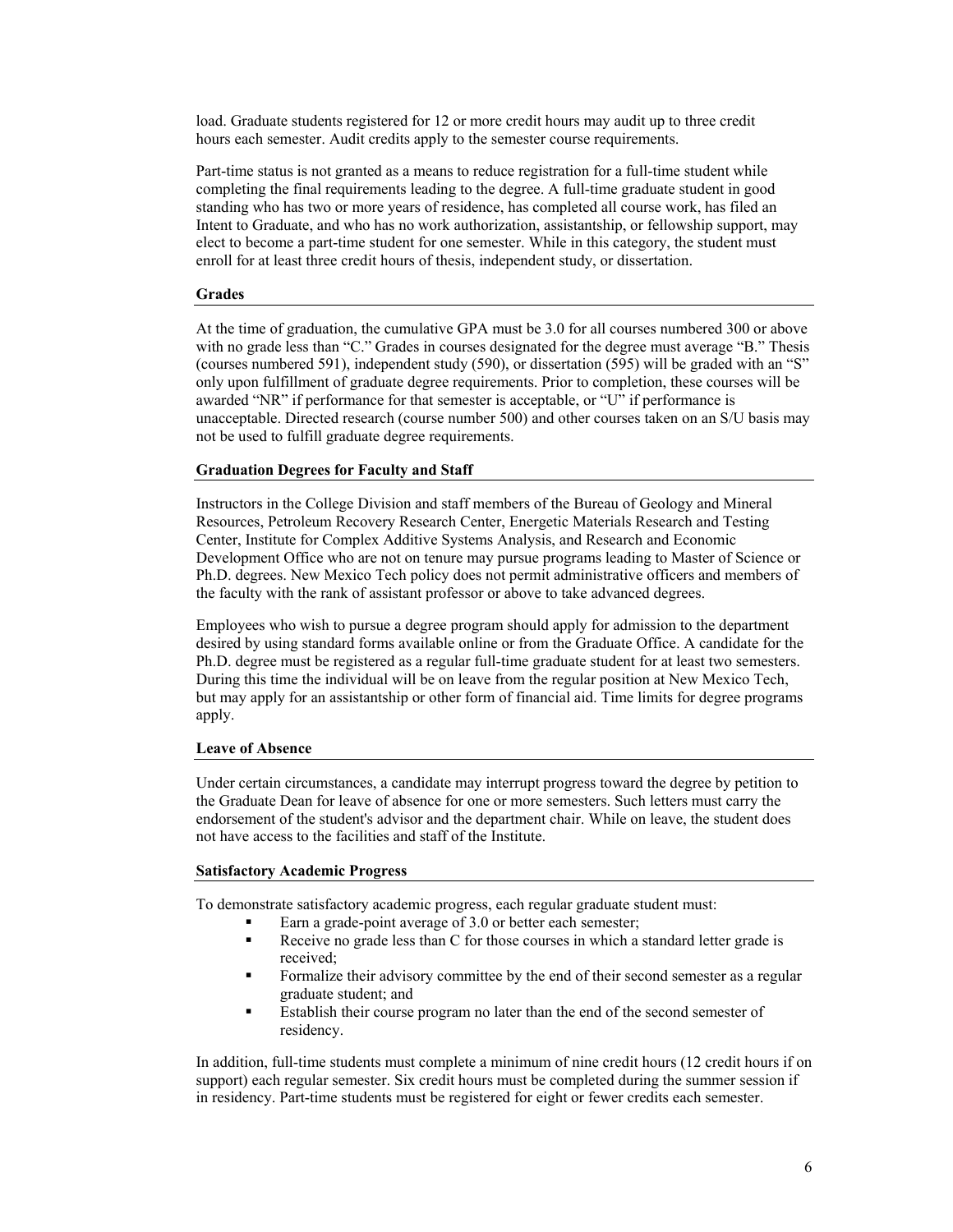Assistantships or fellowships are subject to immediate termination if satisfactory academic progress is not achieved. Any student who fails to maintain satisfactory progress for two consecutive regular semesters will be dropped from regular graduate student status. Such students may request special (non-degree) status without financial support. After completion of nine credit hours within a single semester in courses approved for the degree program with a grade-point average of 3.0 or better and no grade less than C, the student may petition the department for return to regular graduate status.

## **Thesis, Independent Study, and Dissertation Requirements**

The thesis or dissertation should be written with the intention of publication. The thesis or dissertation must include a preliminary, Roman-numeral numbered section containing the title page, acknowledgments, abstract, table of contents, list of figures, and list of tables. Arabic page numbering should begin with page 2 of the body of the thesis. Appendices may be included. The bibliography should include only references cited in the text. The acceptance sheet, signed by the members of the committee, is included at the end of the thesis or dissertation. Detailed instructions for completion of the thesis manuscript are available online at: http://ww.nmt.edu/~grad/studentinfo/manuscript.html.

Master's theses and Ph.D. dissertations must be publicly presented and defended. After a successful defense, a thesis or dissertation must be immediately submitted to the Graduate Office for publication online, through the Joseph R. Skeen Library, and made available for publication elsewhere. As is the case throughout the United States, New Mexico Tech is increasingly involved in contract research for corporations and governmental entities, and many times portions of these research projects cannot be published because of commercial or national security concerns. While a research assistant may complete conditions of employment by working on such projects, there must be a prior understanding between the student, advisory committee, and funding source regarding precisely what will be available for the student's thesis or dissertation and what will not be available. Forms to document this understanding are available through the Graduate Office and must be on file with the Graduate Office prior to the beginning of graduate student involvement in the research project.

## **Deposit**

Completed digital and printed theses or dissertations must be submitted to and approved by the Graduate Office no later than two weeks prior to the end of the semester in which the requirements for the degree are to be completed.

## **Digital Theses and Dissertations**

Students writing theses and dissertations must deposit complete digital copies of their manuscripts with the Institute's online digital thesis and dissertation database. Theses and dissertations or portions thereof that are undergoing copyright approval by the author must be uploaded, but will be circulated locally or held. Theses and manuscripts or portions thereof that are published must be uploaded and circulated locally pending receipt of approval from the publisher for global circulation. If the publisher denies permission, only those portions affected will be limited to local circulation. Please visit the Graduate Studies web pages or the Graduate Office in for information on submission of digital manuscripts.

#### **Bound Volumes**

Three printed copies must be submitted to and approved by the Graduate Office two weeks prior to the end of the semester in which the requirements for the degree are to be completed. These three volumes must be printed using permanent ink or toner on 20-pound bond paper, or high quality, low acid photocopy paper. The text must be double-spaced and all materials (text, tables, and diagrams) must be within page margins of one and one-half inches for the left margin, and one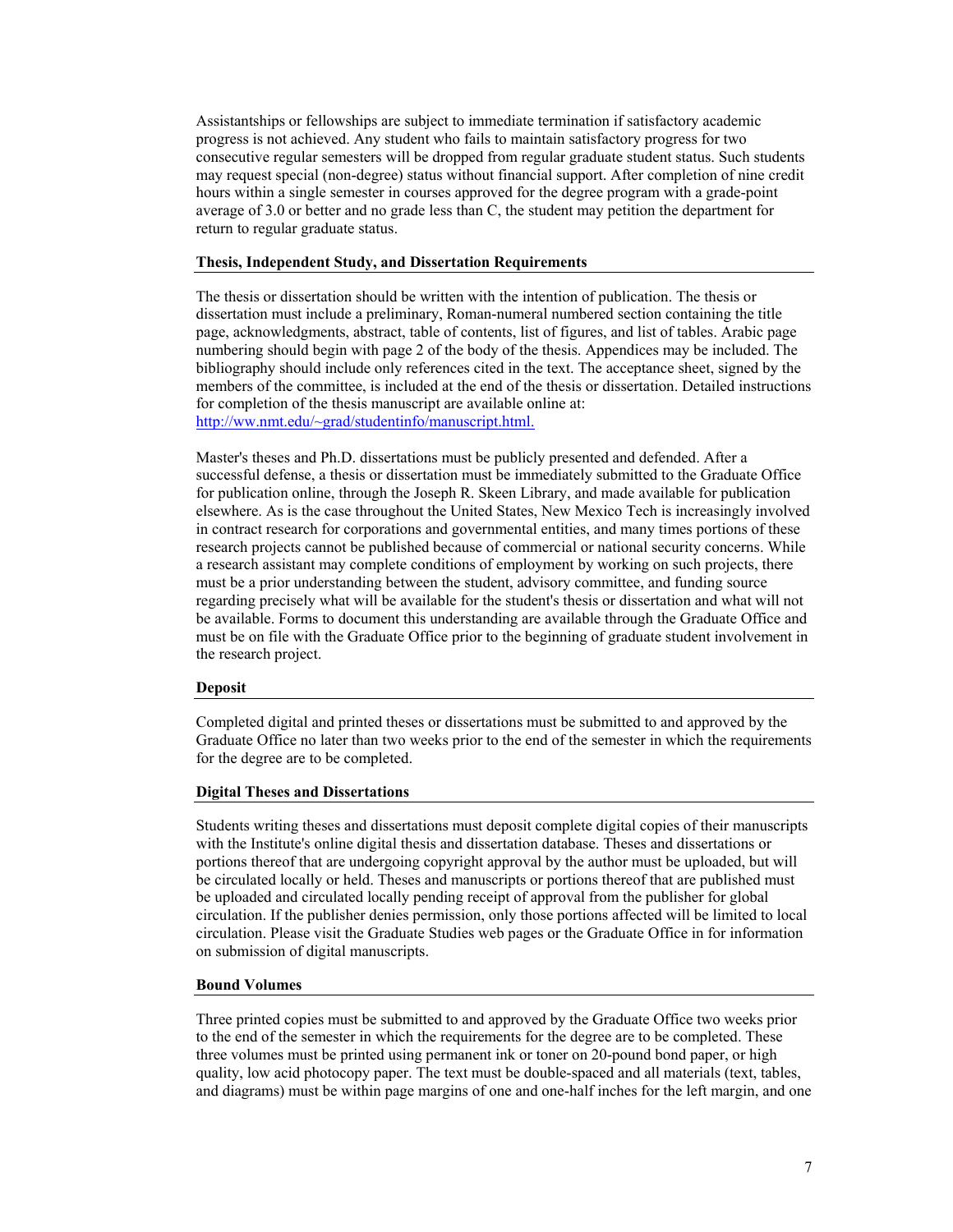inch for the top, bottom, and right margins. Photographic reproductions must be of a permanent nature and be securely bonded to each page.

## **Independent Study Requirements**

Formats for the preparation of Independent Study papers should conform to the requirements of the advisor, advisory committee and department where the student is enrolled, but may follow the guidelines for theses and dissertations (above). A digital version of the independent study abstract must be submitted to the New Mexico Tech online digital thesis and dissertation database. If for any reason, an Independent Study report is published through New Mexico Tech's Skeen Library, it also must be submitted to the New Mexico Tech online digital thesis and dissertation database.

# **Time Limits**

All work presented to fulfill the requirements for a master's degree must be completed within three calendar years from the date of first registration. The corresponding limit for the doctoral degree program is a total of five years past the master's degree, or a maximum of seven years if the student enters the program after completing a bachelor's degree.

Extensions of these limits may be made in special cases, but only upon recommendation by the department and with the approval of the Graduate Dean. Time limitations for part-time students will be considered on an individual basis.

Funding limits for graduate students holding fellowship or assistantship appointments are two years for an M.S. degree or three years beyond the master's level for the doctoral degree. Consideration for extension beyond these limits can be given through petition to the Graduate Dean.

# **Transfer Credits**

A maximum of 12 credit hours of course work with grade B or better earned at another accredited institution may be approved by the student's advisory committee and major department for transfer credit into the master's program. Students in the Department of Petroleum and Chemical Engineering may transfer a maximum of nine credit hours. To be approved, such credits must not have been used to satisfy the requirements for a previous degree.

For details of the Transfer Credit Policy applicable to the Master of Science Teaching program, see *Admission, Master of Science Teaching Program* on Page 3.

## **Completion of Degree Requirements**

During the final semester of residence, the student must have on file a Declaration of Intent with the Registrar's Office. Deadlines are July 1 for those completing their degrees in December and December 1 for those completing their degrees in May. The Declaration communicates the candidate's intent to fulfill the degree requirements.

At least eight weeks prior to the end of the candidate's final semester, printed preliminary copies of the candidate's thesis or independent study paper must be in the hands of the advisor.

Two weeks prior to the defense, the complete defense draft (with figures, bibliography, and appendices) must be in the hands of the committee.

The chair of each graduate advisory committee will submit a brief written report to the student with copies to the chair of the department and Dean of Graduate Studies, within five days of the defense of a thesis or dissertation. In this report, the chair shall state that the thesis or dissertation is accepted as submitted and defended, or explain what needs to be done in order for the thesis or dissertation to be accepted. The members of the advisory committee will initial the report.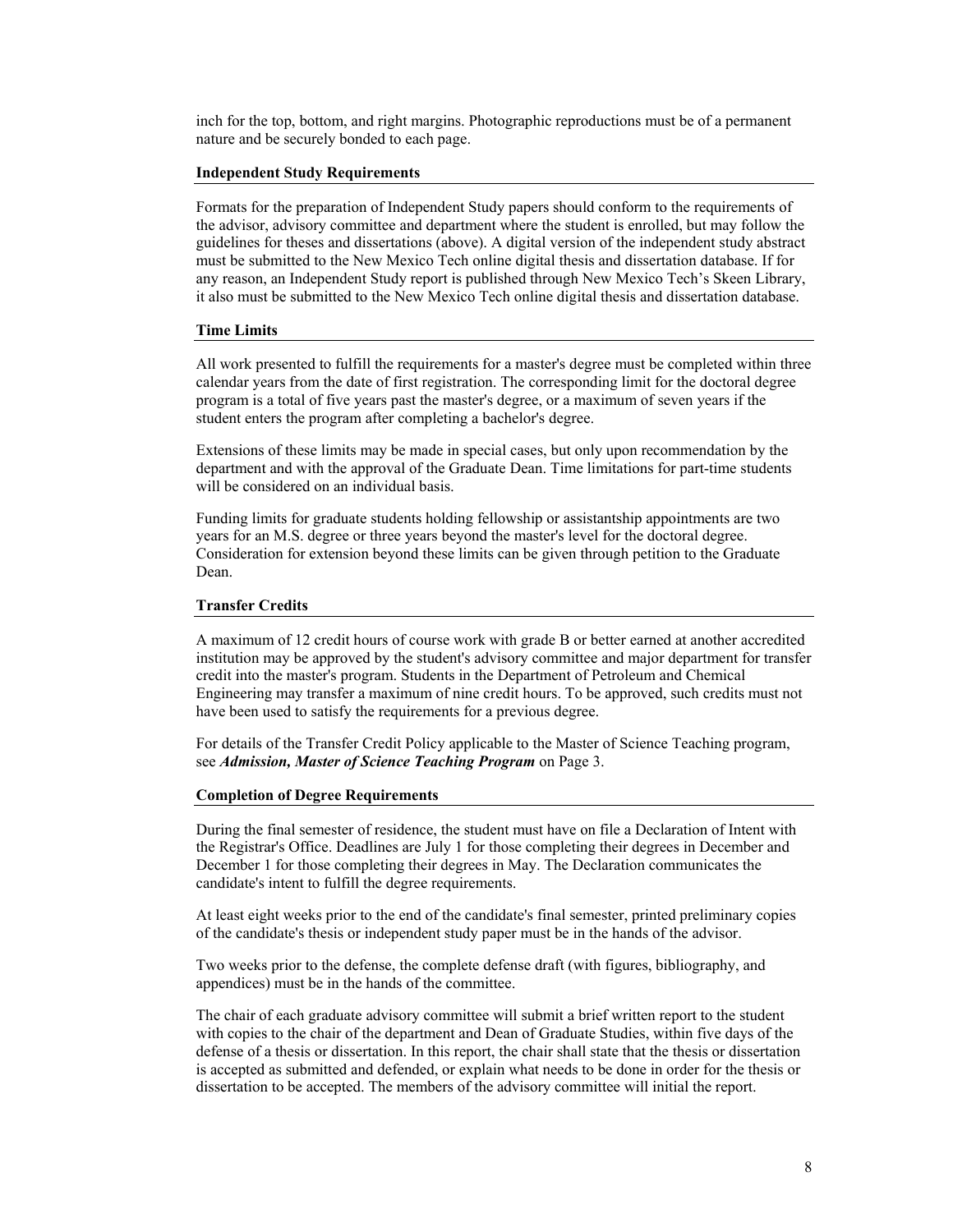Two weeks prior to the end of the semester, three final copies of the accepted, successfully defended thesis must be submitted to the Graduate Office, or one final copy of an accepted independent study paper must be submitted to the student's advisor and advisory committee.

## **Appeal**

All requirements for graduate degrees are subject to appeal to the Graduate Council through the appropriate department.

# **Master of Science Degree Requirements**

General requirements are common to all Master of Science degree curricula in the science and engineering fields. Specific requirements are listed under appropriate departments.

# **General Requirements**

It is required that a student preparing for the M.S. degree:

- Have competence in the subject matter of the standard introductory college courses in chemistry, physics, and one natural science;
- Have a working knowledge of calculus and the content of one additional course in mathematics beyond calculus;
- Have a minimum of six credit hours of approved upper-division or graduate course work from another department. The advisory committee may determine that a student's previous academic experience has provided breadth and may recommend modification of this requirement;
- Declare a major with at least 12 credit hours of course work above the 500-level, exclusive of research credits; and
- Complete a research project culminating in a thesis or independent study paper.

# **Approvals**

The appropriate department grants admission to its graduate program.

The appropriate department and the Graduate Dean must approve the composition of each graduate student's advisory committee.

The graduate student's advisory committee must approve thesis and independent study research projects.

Course work to be applied toward the degree must be approved by the graduate student's advisory committee.

## **Research Options**

There are two research options, M.S. with Independent Study and M.S. with Thesis. Each option requires a minimum of 30 credit hours. Some departments do not recognize the first option.

M.S. with Independent Study requires:

- Completion of at least 27 credit hours of approved course work, with at least 15 credit hours of 500-level courses;
- Completion of at least three credit hours of independent study; and
- Submission of a formal paper describing the results of the research to the candidate's advisor and advisory committee.

M.S. with Thesis requires: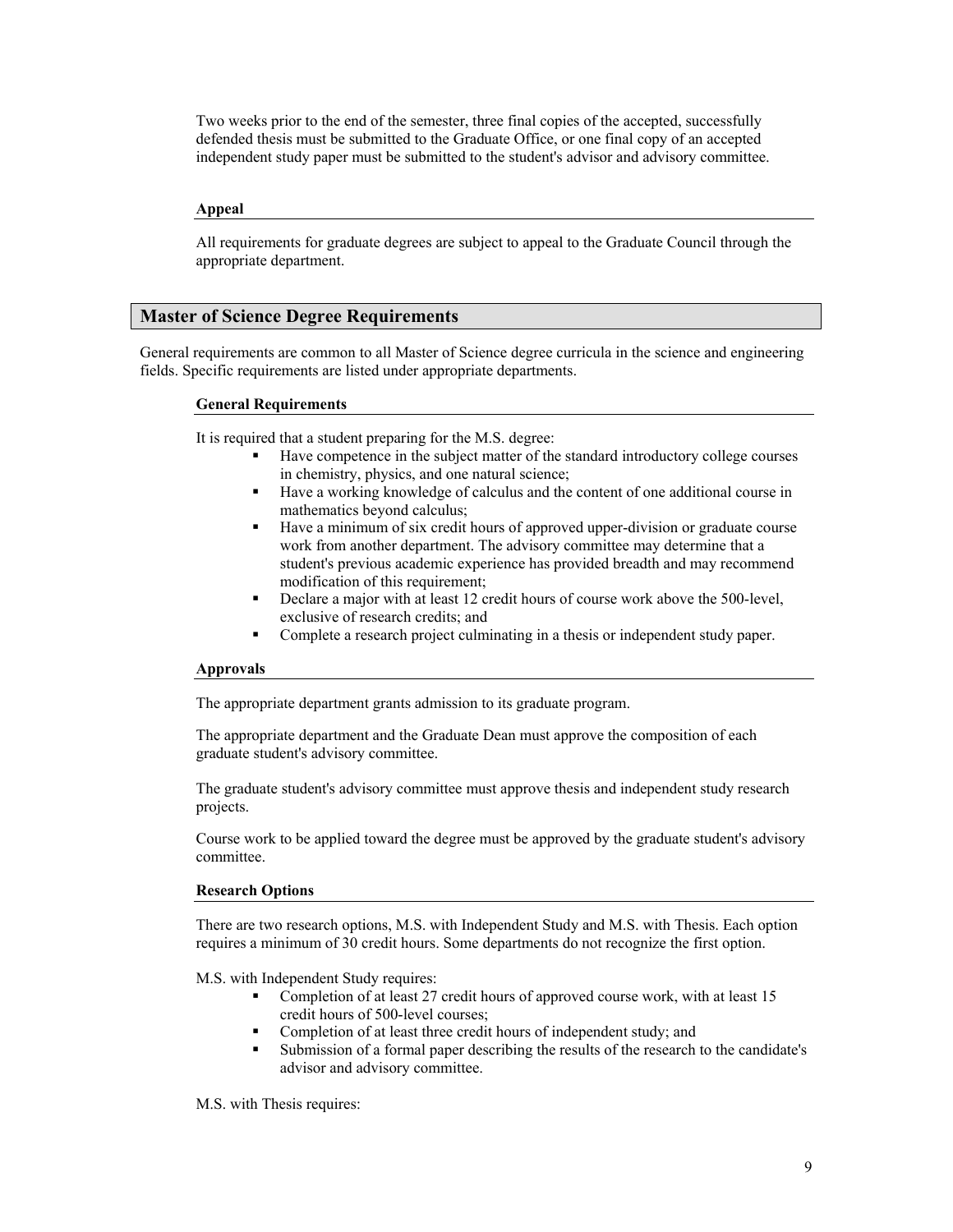- Completion of at least 24 credit hours of approved course work, with at least 12 credit hours of 500-level courses;
- Completion of at least six credit hours of thesis work;
- Satisfactory oral defense of the thesis research; and
- Submission of three final copies of the thesis to the Graduate Office.

# **Departmental Certification**

The appropriate department must certify to the Graduate Office that the general requirements are being satisfied and that the candidate is making required progress. The method of evaluation varies with the department. Certification is transmitted to the Graduate Office on forms provided by the Graduate Office. These forms are:

- The Advisory Committee Form, and
- The Report of the Advisory Committee, which records the actions of the student's advisory committee.

# **Completion of Requirements**

A record of all steps completed in a particular student's program is kept in the Graduate Office. When all the requirements are completed, the record of the program is sent to the Registrar. If the graduation and other fees have been paid, and a Declaration of Intent has been filed and approved by the Registrar, the candidate's name will be presented to the Faculty Council for recommendation to the Regents.

# **General Requirements for a Second Master of Science Degree at New Mexico Tech**

Students who wish to earn a second master's degree at Tech must:

- Satisfy the specific course requirements in both fields, and
- Complete either:
	- $\geq$  9 additional approved credit hours plus a thesis (6 credit hours) in the second field, or
	- $\geq$  12 additional approved credit hours plus an independent study (3 credit hours) in the second field.

Second degrees may not be available from some departments.

# **Combined Five-Year Bachelor of Science/Master of Science Programs**

Three programs in which a student may earn a Bachelor of Science degree as well as a Master of Science degree in five years are available:

- Earth Science: Five-Year Program
- Hydrology: Five-Year Program<br>Mathematics: Master's and Ph D
- Mathematics: Master's and Ph.D. Programs

Students admitted to five-year programs must apply for admission to the graduate program during their junior year. During their senior year, these students will be dual registered. *See Applying for Graduate Admission* on Page 1.

# **Master of Engineering Management**

New Mexico Tech's Master of Engineering Management (MEM) graduate program is designed to provide working engineers and on-campus graduate students with a one-year terminal degree in Engineering Management. The curriculum is designed to be innovative and can be delivered both on campus, and, via distance education, in other areas of New Mexico. For requirements, *see Master's in Engineering Management* on Page 2.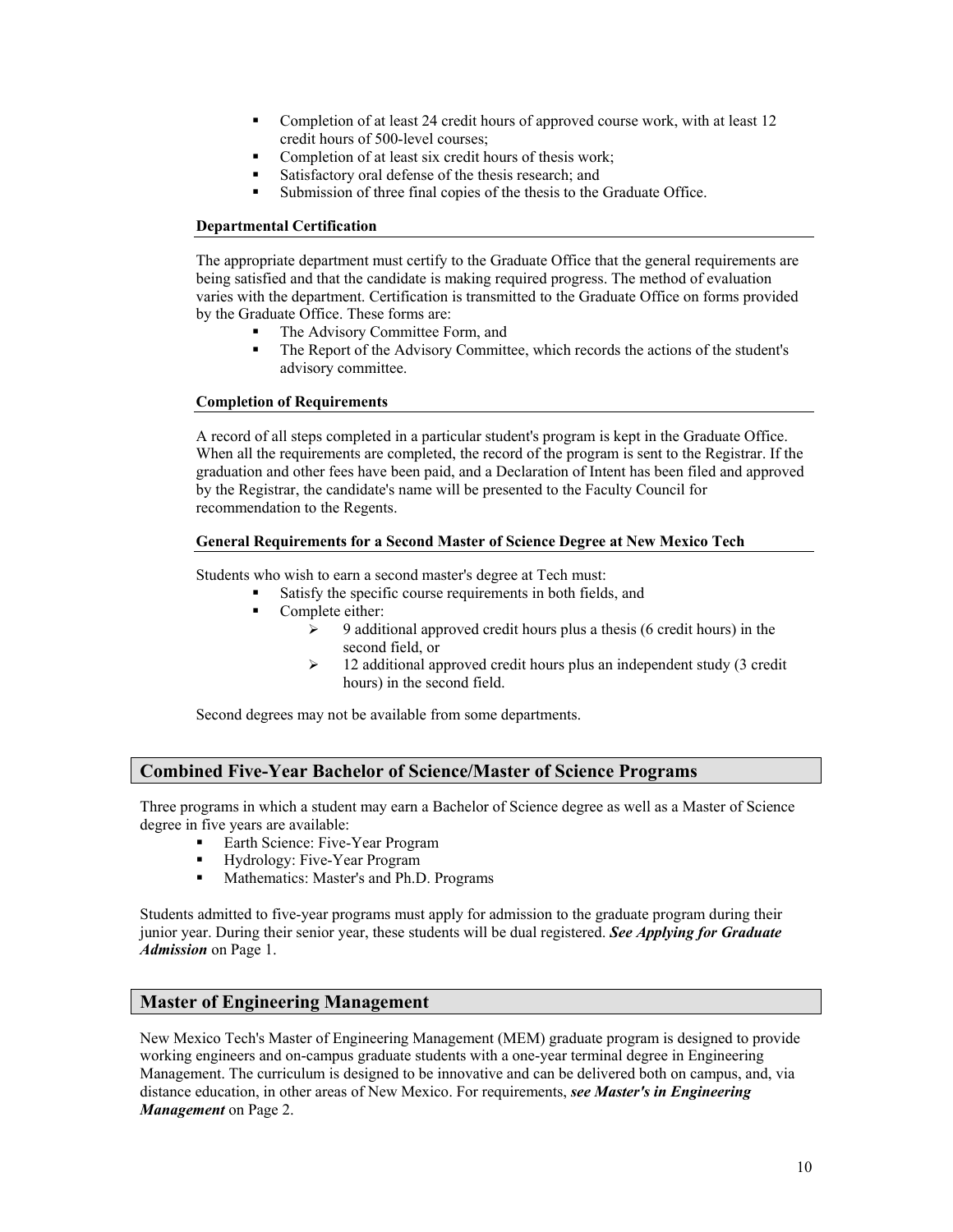# **Master of Science Teaching (MST) Degree**

The graduate program in science teaching provides graduate-level classroom and laboratory instruction for secondary school teachers of science and mathematics, and leads to the Master of Science Teaching (MST) degree. Courses for science teachers are offered on the campus during the summer session and through distance education during the academic year. For requirements, see Science Teaching.

Please refer to Page 10 for information on *Department Clarification*, *Completion of Requirements*, and *General Requirements for a Second Master of Science Degree at New Mexico Tech*.

# **Doctor of Philosophy Degree Requirements**

The degree of Doctor of Philosophy requires a high level of competence in a recognized field of learning, and only those students showing unusual promise are accepted. A dissertation that contributes to the general field of knowledge must be written and defended before a committee of the faculty.

The doctoral student can expect to spend five or more years of study and research beyond the bachelor's degree in order to complete the program. In addition to dissertation credits, course requirements for each specialty are listed under the programs and courses of instruction for each department.

Doctoral degree programs are available in chemistry, computer science, the earth science fields, materials, petroleum engineering, and physics. Faculty, courses, research fields, and specific requirements for these programs are given under the appropriate department listing.

# **Preliminary Examination**

Each department may require a preliminary or qualifying examination for the students admitted to its doctoral degree program. Students contemplating doctoral studies at the university should contact the respective department regarding the administration of these examinations.

## **Candidacy Examination**

The purpose of the candidacy examination is to evaluate the student's ability to complete dissertation research. The exam is taken before accumulation of dissertation credits, typically after completion of graduate course work. The candidacy exam is the responsibility of the individual department; the graduate student should consult the respective departments about candidacy exams.

## **Admission to Candidacy**

A doctoral student may apply for candidacy upon completion of a minimum of one year of study at New Mexico Tech. A student qualifies for admission to candidacy by:

- Averaging B or better in course work taken;
- Passing the preliminary or qualifying examination at an approved level;
- **Passing the candidacy examination; and**
- Showing preliminary work under way on a dissertation subject.

Candidacy must be achieved at least one year prior to the time the degree is conferred.

## **Dissertation**

The doctoral dissertation demonstrates the candidate's capacity for independent research. The student may register for dissertation hours only after successfully completing the candidacy exam. A minimum of 24 credit hours must be devoted to the dissertation. The student is encouraged to explore the various current research projects in his or her field of interest before choosing a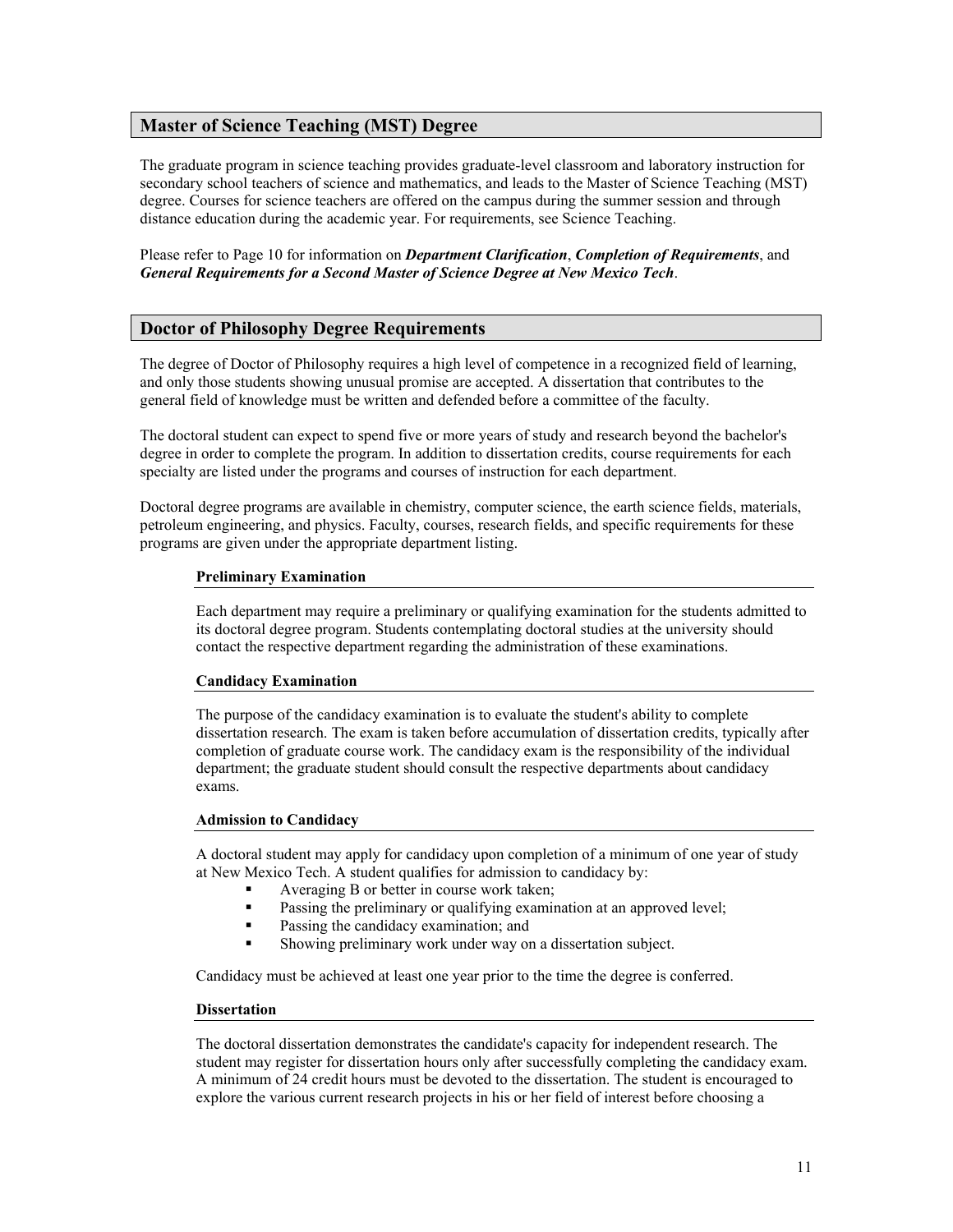dissertation subject. The dissertation must be defended before the New Mexico Tech faculty under the supervision of the student's advisory committee. See manuscript requirements. An external examiner will be included on the defense committee whenever feasible. The candidate must be registered during the semester in which the completed dissertation is submitted to the Graduate Office.

Doctoral candidates are required to present at least one departmental or general seminar on the dissertation during their tenure as a graduate student. Before the degree is granted, at least one paper on the subject matter of the dissertation must be submitted to a recognized journal acceptable to the doctoral committee of the student.

# **Postdoctoral and Visiting Scholars**

Postdoctoral fellows, research associates, and visiting scholars are accommodated as appropriate in research programs within departments. The faculty host and department negotiate arrangements, with an official appointment made by the New Mexico Tech administration. International guests may visit classes on an informal basis by arrangement with the instructor. If credit or audit privileges are desired, application must be made through the Graduate Office.

# **Registration Policy for Externally Sponsored Research Assistantships**

New Mexico Tech, the Internal Revenue Service, and the Immigration and Naturalization Service, have rules that apply to graduate students who wish to engage in paid research activities sponsored by external agencies and industry as part of their degree programs. Sponsoring agencies and companies are strongly encouraged to provide tuition support (waivers) for graduate students engaged in research. This support may be part of the regular stipend for services rendered. The following practices will be observed for graduate students engaged in externally sponsored research assistantships.

## **Definitions**

(All terms except the new terms 'Off-campus graduate student', and 'On-campus graduate student' conform to established usage in the New Mexico Tech catalog)**:** 

- *Off-campus graduate student* a graduate student who **is not** on campus on a regular daily or weekly basis to attend classes or to meet with faculty;
- *On-campus graduate student* a graduate student who is attending classes or engaged in regular meetings on the New Mexico Tech campus with Tech faculty members;
- *Part-time appointments* work-related responsibilities of 20 or fewer hours per week;
- *Full-time appointments* work-related responsibilities of more than 20 hours per week;
- *Reduced registration* registration for 6 credits (3 credits in summer) by an *offcampus graduate student* or for 3 credits during a graduate student's final qualifying semester;
- *Part-time registration* a graduate student registered for 8 or fewer credit hours during a regular (fall or spring) semester or less than 6 credit hours in the summer;
- *Full-time registration* a graduate student registered for 9 or more hours during the regular (fall or spring) semester or for 6 or more credit hours in the summer.

## **Qualifying Students**

Graduate students who are required to conduct research with external entities (corporations, national labs; usually *off-campus*) and who will be paid for their activities come under this policy.